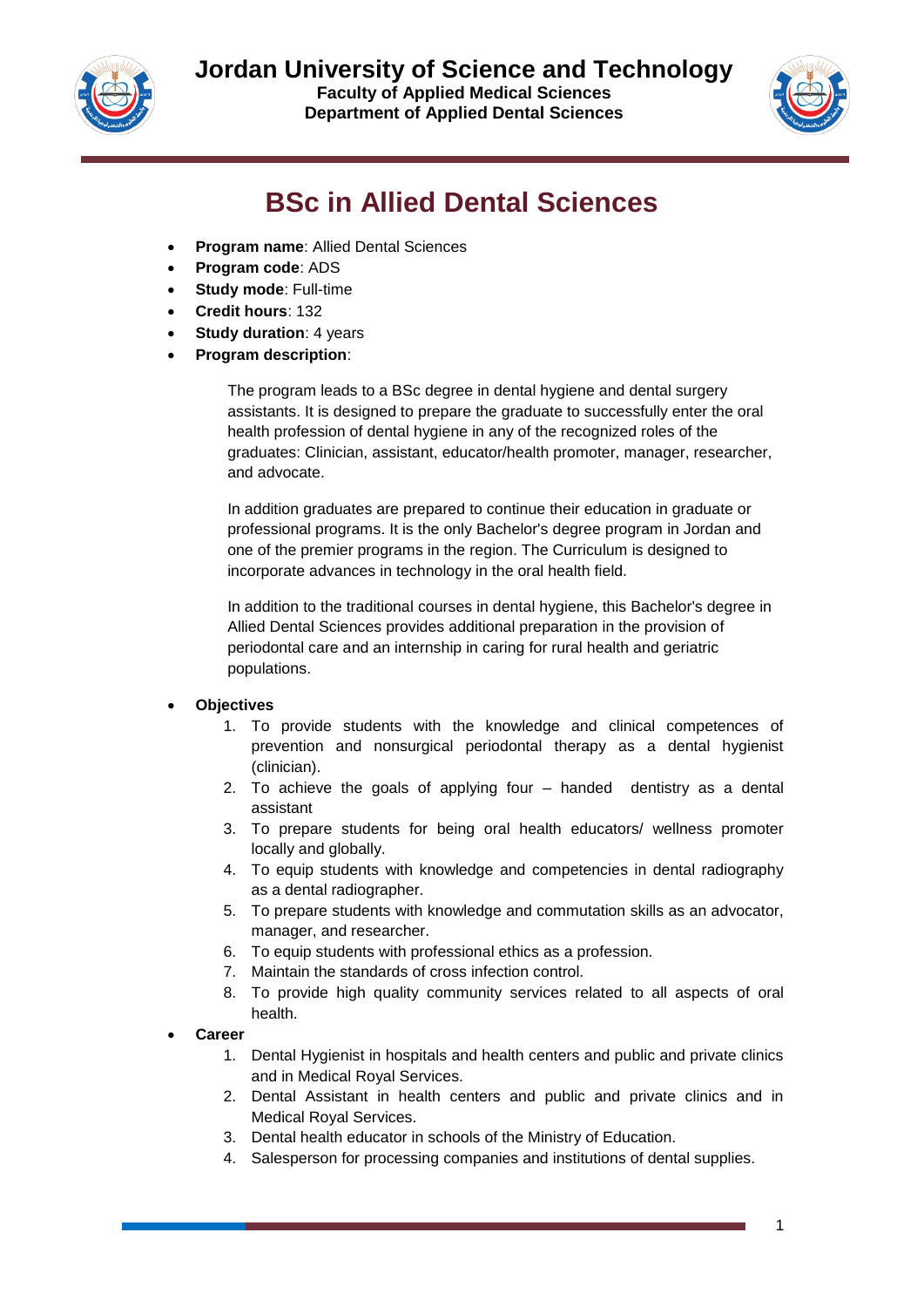



#### **Study plan:**

| <b>First Year</b>     |                          |                               |                        |                                                              |                               |
|-----------------------|--------------------------|-------------------------------|------------------------|--------------------------------------------------------------|-------------------------------|
| <b>First Semester</b> |                          |                               | <b>Second Semester</b> |                                                              |                               |
| Course<br>Code        | <b>Course Name</b>       | <b>Credit</b><br><b>Hours</b> | Course<br>Code         | <b>Course Name</b>                                           | <b>Credit</b><br><b>Hours</b> |
| ARB<br>101            | Arabic language          | 3                             | <b>ADS 102</b>         | Introduction to dental<br>sciences and dental<br>terminology | 1                             |
| <b>BIO 103</b>        | General biology          | 3                             | CIS 100                | Computer skills                                              |                               |
| <b>BIO 107</b>        | General biology<br>lab   | 1                             | <b>ENG 112</b>         | English language 2                                           | $\frac{3}{3}$                 |
| <b>CHEM 103</b>       | General<br>chemistry     | 3                             | MED<br>218             | Gross anatomy and<br>histology                               | 3                             |
| <b>CHEM 107</b>       | General<br>chemistry lab | 1                             | <b>PHY 103</b>         | General physics                                              | 3                             |
| <b>ENG</b>            | English language         | 3                             |                        | University elective                                          | 3                             |
| 111                   |                          |                               |                        |                                                              |                               |
| <b>HSS</b>            | Culture and              | 1                             |                        |                                                              |                               |
| 100                   | university<br>behavior   |                               |                        |                                                              |                               |
| МS<br>100             | Military sciences        | 3                             |                        |                                                              |                               |

### **Second Year**

| <b>First Semester</b> |                            |                               | <b>Second Semester</b> |                          |                               |
|-----------------------|----------------------------|-------------------------------|------------------------|--------------------------|-------------------------------|
| Course<br>Code        | <b>Course Name</b>         | <b>Credit</b><br><b>Hours</b> | Course<br>Code         | <b>Course Name</b>       | <b>Credit</b><br><b>Hours</b> |
| <b>ADS</b>            | Dental morphology          | 1                             | ADS.                   | Oral microbiology        | 2                             |
| 201                   | and occlusion              |                               | 212                    |                          |                               |
| <b>ADS</b>            | Dental morphology          | $\overline{2}$                | <b>ADS</b>             | Pharmacology for allied  | 2                             |
| 203                   | and occlusion<br>practical |                               | 216                    | dental sciences students |                               |
| ADS                   | Oral histology             | 2                             | ADS.                   | Dental materials         | $\mathcal{P}$                 |
| 211                   |                            |                               | 222                    |                          |                               |
| MED                   | Pathology                  | 3                             | <b>ADS</b>             | Dental materials         |                               |
| 212                   |                            |                               | 224                    | practical                |                               |
| MED                   | Head and neck              | 3                             | <b>ADS</b>             | Cariology                |                               |
| 219                   | anatomy                    |                               | 226                    |                          |                               |
| MED                   | Human physiology           | 3                             | <b>ADS</b>             | Oral pathology           | 2                             |
| 230A                  |                            |                               | 242                    |                          |                               |
| MED                   | Human physiology           | 1                             | PH.                    | Human nutrition          | 3                             |
| 230B                  | lab                        |                               | 351                    |                          |                               |
|                       |                            |                               |                        | University elective      | 3                             |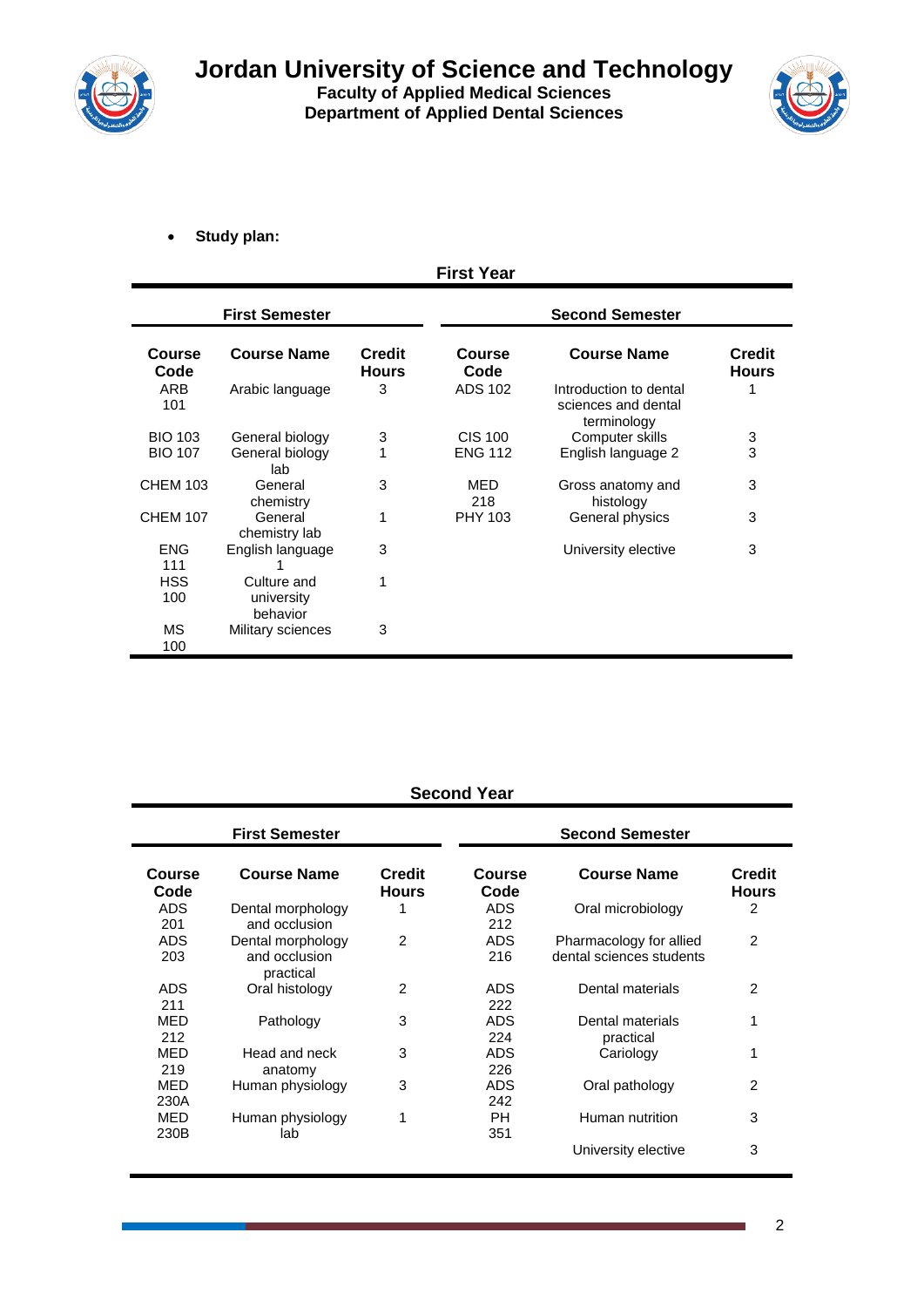

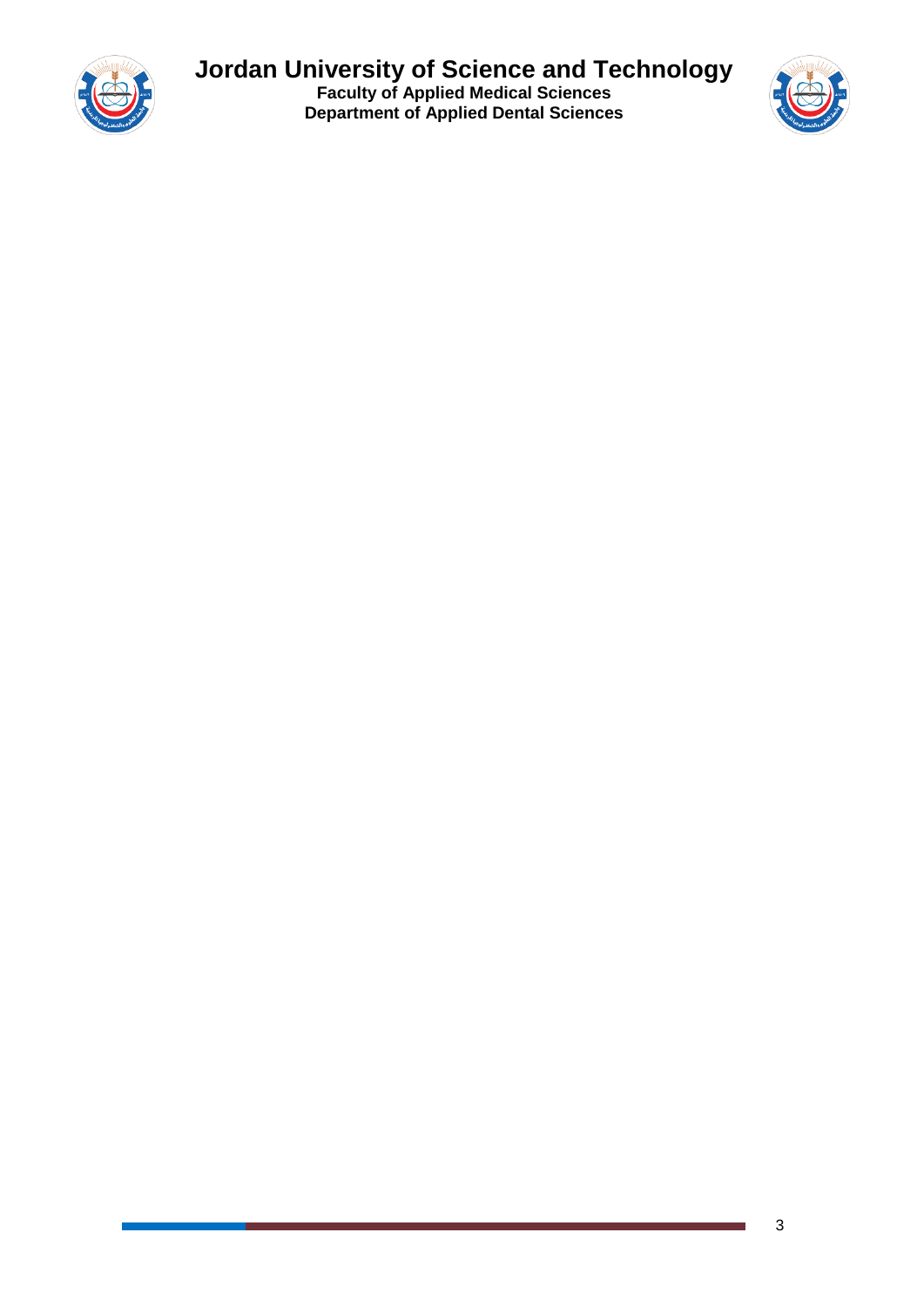

## **Jordan University of Science and Technology**

**Faculty of Applied Medical Sciences Department of Applied Dental Sciences**



### **Third Year**

| <b>First Semester</b> |                                                     |                               | <b>Second Semester</b> |                                                            |                        |
|-----------------------|-----------------------------------------------------|-------------------------------|------------------------|------------------------------------------------------------|------------------------|
| <b>Course</b><br>Code | <b>Course Name</b>                                  | <b>Credit</b><br><b>Hours</b> | <b>Course</b><br>Code  | <b>Course Name</b>                                         | Credit<br><b>Hours</b> |
| <b>ADS</b><br>321     | Conservative dentistry                              | 1                             | <b>ADS 344</b>         | Dental radiology 2                                         | 1                      |
| <b>ADS</b><br>323     | Conservative dentistry<br>practical                 | 1                             | <b>ADS 346</b>         | Dental radiology 2<br>practical                            | $\overline{2}$         |
| <b>ADS</b><br>325     | Removable<br>prosthodontics                         | 1                             | <b>ADS 352</b>         | Periodotology 2                                            | 1                      |
| <b>ADS</b><br>327     | Removable<br>prosthodontics<br>practical            | 1                             | <b>ADS 354</b>         | Periodotology 2<br>practical                               | 1                      |
| <b>ADS</b><br>331     | Pediatric and<br>orthodontic dentistry              | 2                             | <b>ADS 372</b>         | Clinical allied dental<br>sciences 1                       | 3                      |
| <b>ADS</b><br>333     | Pediatric and<br>orthodontic dentistry<br>practical | 1                             | <b>ADS 376</b>         | Organizing dental clinic<br>and Sterilization              | 1                      |
| <b>ADS</b><br>341     | Dental radiology 1                                  | 1                             | <b>ADS 378</b>         | Organizing dental clinic<br>and Sterilization<br>practical | 1                      |
| <b>ADS</b><br>343     | Dental radiology 1<br>practical                     | 1                             | ADS 382                | Medical conditions<br>related to dentistry                 | 2                      |
| <b>ADS</b><br>351     | Periodotology 1                                     | 1                             | <b>ADS 384</b>         | Clinical oral hygiene 2                                    | $\mathbf{1}$           |
| <b>ADS</b><br>381     | Clinical oral hygiene 1                             | 1                             | <b>ADS 386</b>         | Clinical oral hygiene 2<br>practical                       | $\overline{2}$         |
| <b>ADS</b><br>383     | Clinical oral hygiene 1<br>practical                | $\overline{2}$                | <b>PH</b><br>311       | <b>Biostatistics</b>                                       | $\overline{2}$         |
| <b>PARA</b><br>391    | Ethics in applied<br>medical careers                | 1                             |                        |                                                            |                        |
|                       | University elective                                 | 3                             |                        |                                                            |                        |

### **Fourth Year**

| <b>First Semester</b> |                                      |                               | <b>Second Semester</b> |                                                                        |                               |  |
|-----------------------|--------------------------------------|-------------------------------|------------------------|------------------------------------------------------------------------|-------------------------------|--|
| Course<br>Code        | <b>Course Name</b>                   | <b>Credit</b><br><b>Hours</b> | <b>Course</b><br>Code  | <b>Course Name</b>                                                     | <b>Credit</b><br><b>Hours</b> |  |
| ADS.<br>441           | Oral medicine                        | 1                             | <b>ADS 442</b>         | Anesthesia and oral surgery                                            |                               |  |
| ADS.<br>443           | Oral medicine<br>practical           | 1                             | <b>ADS 444</b>         | Anesthesia and oral surgery<br>practical                               | 1                             |  |
| ADS.<br>461           | Oral epidemiology                    | 2                             | ADS 466                | Community oral health 2<br>Practical                                   | 1                             |  |
| ADS.<br>463           | Community oral<br>health             | 1                             | <b>ADS 472</b>         | Clinical allied dental<br>sciences 3                                   | 5                             |  |
| ADS.<br>465           | Community oral<br>health 1 practical | 1                             | <b>ADS 484</b>         | Clinical oral hygiene 4                                                | 4                             |  |
| ADS.<br>467           | Preventive<br>dentistry              | $\mathcal{P}$                 | <b>ADS 491</b>         | Administration and quality<br>assurance in applied<br>medical sciences | 3                             |  |
| <b>ADS</b>            | Clinical allied                      | 3                             | LM                     | Research project                                                       | 2                             |  |
| 471                   | dental sciences 2                    |                               | 493                    |                                                                        |                               |  |
| <b>ADS</b>            | Clinical oral                        | 1                             |                        |                                                                        |                               |  |
| 481                   | hygiene 3                            |                               |                        |                                                                        |                               |  |
| ADS.<br>483           | Clinical oral<br>hygiene 3 practical | 3                             |                        |                                                                        |                               |  |